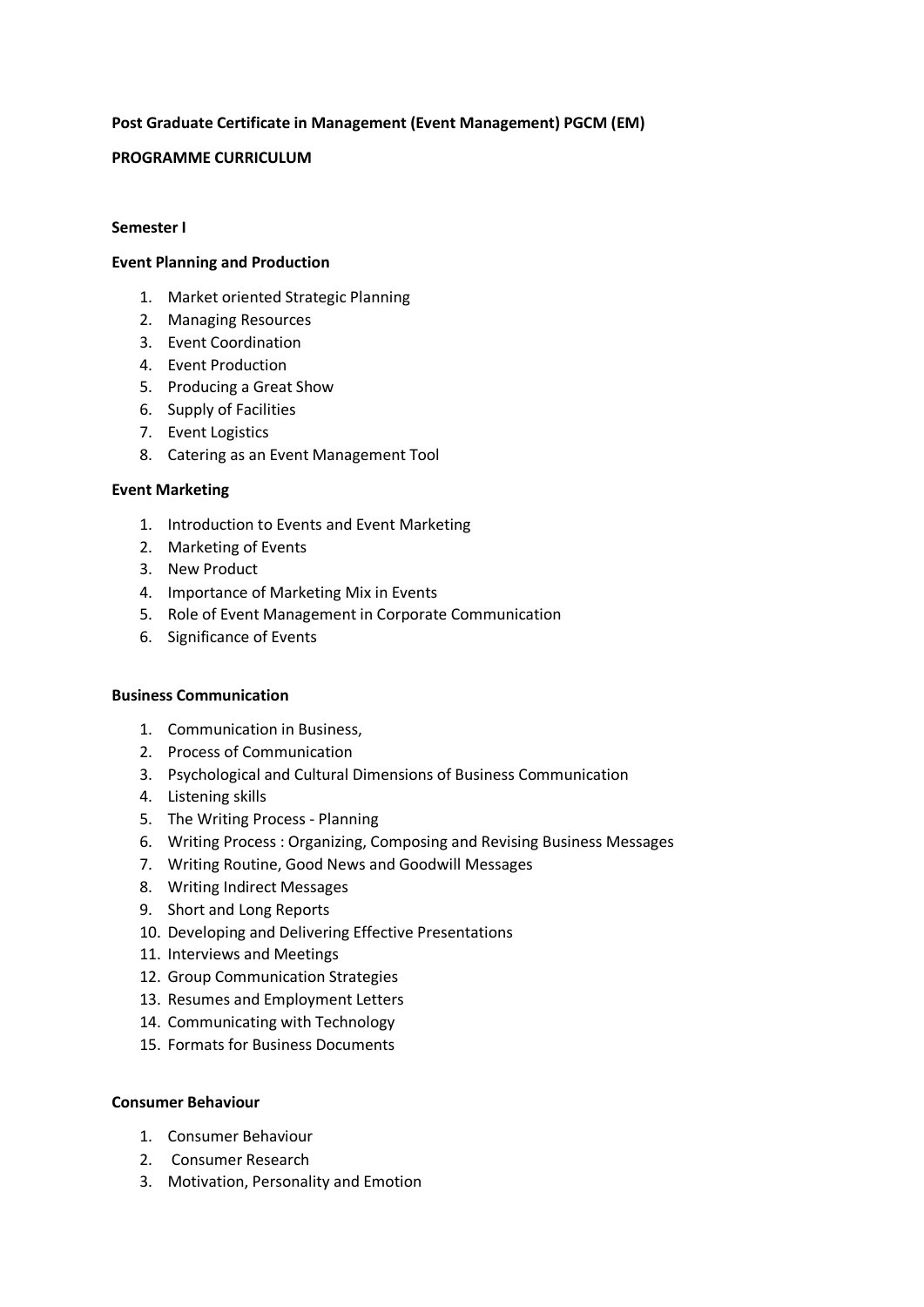- 4. Consumer Learning
- 5. Consumer Perception
- 6. Consumer Involvement
- 7. Information Processing
- 8. Attitude
- 9. Social Class, Lifestyle and Culture
- 10. Retail Consumer and Outlet Selection
- 11. Consumerism
- 12. Consumer/Satisfaction
- 13. Organizational Buying Behaviour
- 14. Consumer Modelling
- 15. Rural Buying Behaviour

**Submission\*** Student is required to submit a online submission by end of semester 1

#### **Semester II**

#### **Event Matrix**

- 1. Media in Event Management
- 2. MICE is Big Business
- 3. Special Event Risk Management
- 4. Time Management in Events
- 5. Uses of Information Technology for Events
- 6. Selecting, Contracting And Managing Performers
- 7. Corporate Sponsorship For Promotional Events And Programs
- 8. The 10 Biggest Mistakes Most Event Planners Make...And How to Avoid Them
- 9. Fashion Shows as an Event
- 10. The Indian Contract Act
- 11. Notes, Bills and Cheques
- 12. Bankers and Customers
- 13. Nature of Company
- 14. Forming Your Own Event Company

# **Event Laws & Licenses**

- 1. Relevant legislations
- 2. liquor licenses
- 3. Trade Acts
- 4. Stake holders and official bodies
- 5. Contracts
- 6. Tax Tips in Events

#### **Advertising & Media Planning**

- 1. Basics of Media Planning
- 2. Media Mix
- 3. Media Buying